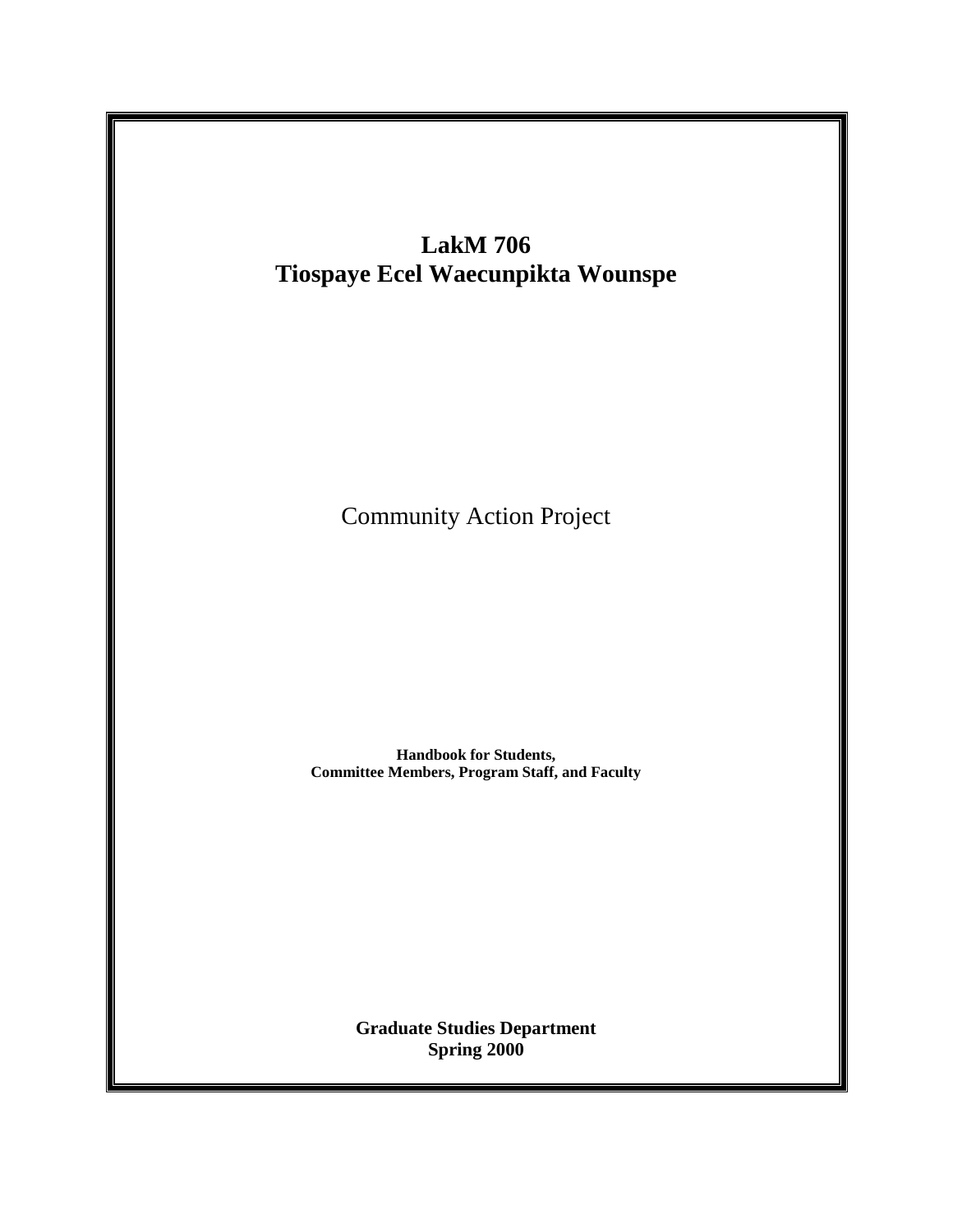# Tiyospaye ecel waecunpi kita wounspe **Community Action Project (CAP)**

#### **The Challenge of the Community Action Project (CAP)**

The Lakota leadership and management Program curriculum is guided by the principle:

Traditional Lakota beliefs recognized a leader as someone who works for, with, and among the people, rather than above them, someone who lives for the people and takes action that is for the people rather than for personal or material gain.

The Community Action Project (CAP) calls upon Lakota leadership and management students to embrace that principle and to demonstrate it publicly, through research and action in and with the community.

The development and implementation of the project allows Lakota leadership and management students to demonstrate their capabilities as self-directed learners in the community, to demonstrate excellence in scholarship, and to demonstrate their Lakota leader and manager skills.

# **Guidelines for choosing a CAP**

Community Action Projects should reflect the student's interests, concerns, and must be socially meaningful. Therefore, CAP must matter in the reservation community. For example, some subjects may be of interest to scholars, but of little or no consequence to community people, others might be of particular interest to the student and their family, but have little or no impact on the lives of others in the community.

Student's choice of Project is to be confined to specific academic disciplines. Projects may be narrow in focus i.e., business or sociological or may transcend specific disciplines and be multi-disciplinary or inter-disciplinary.

The Community Action Project will include a **research and an action component**. The research component involves scholarly research using primary written sources, interviews, survey(s) and/or observation and further analysis of data resulting in findings, conclusion, and action plan. The action component requires implementation of findings to benefit the community. Finally, Projects must evidence involvement of community members in areas of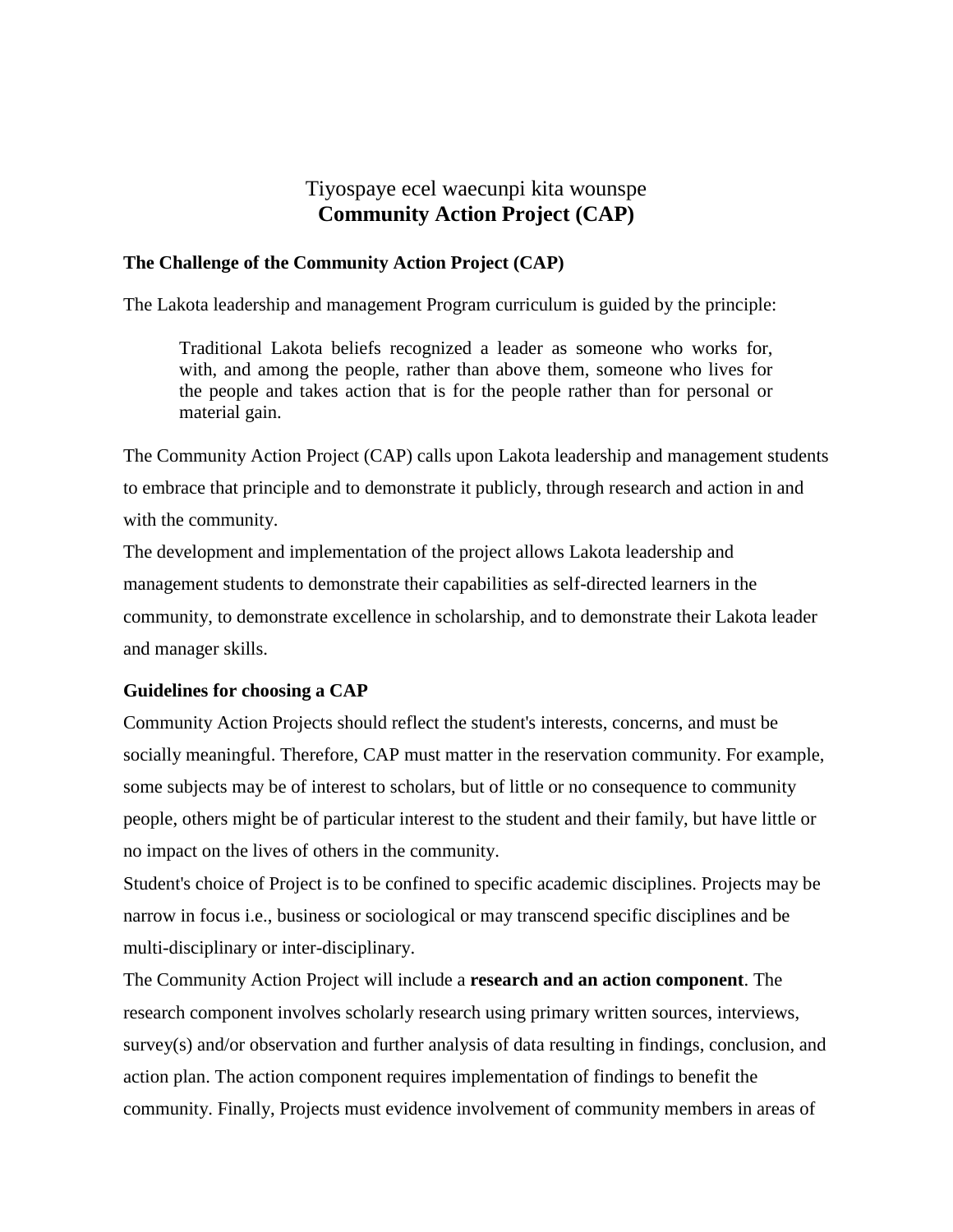problem formulation, research and data collection, execution of an action plan, and/or project evaluation.

# **Lakota Language and CAP**

Because the Lakota Leadership and Management Program is committed to furthering the use of the Lakota language, students are expected to use the Lakota language whenever possible in the conduct of their CAP. Students are required to orally present their Project and are required to use the Lakota language for presentation as much a possible, but no less than the introduction and the abstract.

#### **Excellence in Scholarship**

Lakota Leadership and Managers Program is a graduate program at the Master of Arts level, students are expected to demonstrate scholarship.

### **Project Committee**

Committee members will serve as mentors and evaluators of Projects. Committee member's role is to provide guidance in topic selection and focus, constructive criticism, editing, and encouraging progress for completion of CAP in two semesters. Committee member can also refer the student to references.

Student's role is to organize their committee during the semester prior to enrolling for CAP. Students should have an idea of a topic for their CAP when they recruit prospective committee members. Committee members should be carefully selected for their willingness to work with student through fruition of the CAP. A Committee is comprised of three (3) members.

#### **Committee criteria:**

- **One (1) must be a fluent native speaker.**
- **One (1) must be a community member.**
- **One (1) must be a full time doctoral faculty from your tribal institution of higher education.**
- **May serve on only two (2) committees simultaneously.**

The Cap committee will designate its chairperson. The Chairperson and the student will convene committee meetings.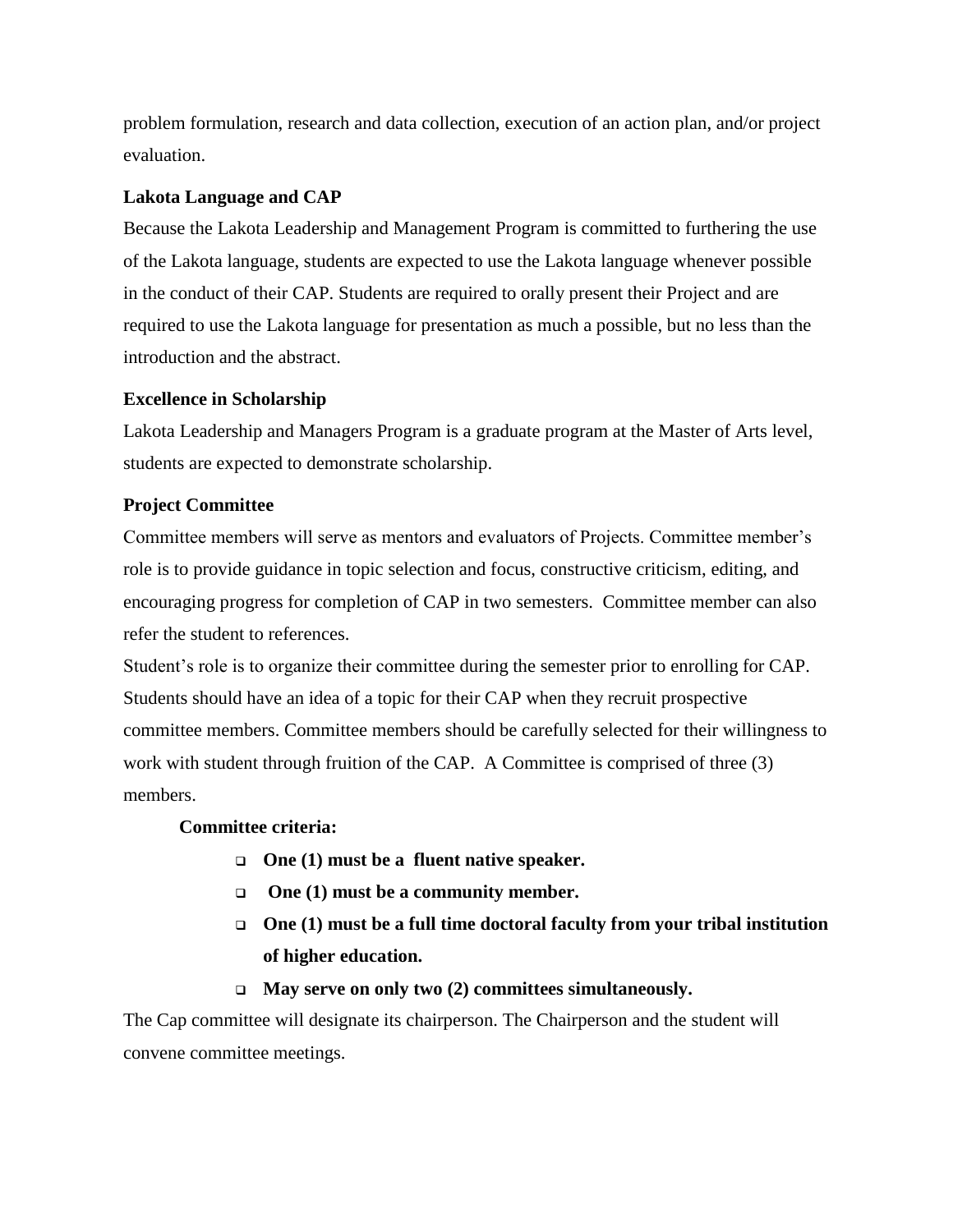Committee meeting responsibilities:

- □ To concur on topic.
- **Example 2** Approve proposal.
- Assist in presentation of first Colloquium.
- **In** Mentor data collection.
- □ Review analysis.
- □ Support action plan.
- Encourage completion and implementation.
- Colloquium for final acceptance of project.

The full committee must meet with the student every thirty (30) days. In addition to required meetings, committee members will attend the CAP Colloquium presentations to Graduate Program staff and Advisory Board.

> $\Box$  Students must submit minutes of CAP committee meetings within one (1) week of meeting to Graduate Program Director.

In the event of a committee vacancy, a new member must be selected prior to next monthly

meeting. The same rules apply if a student decides to remove a committee member.

 Student must submit Committee appointment form to Graduate Program Director.

#### **Required Committee Meetings**

Monthly meetings of the full committee and the student are required. Major purposes for each meeting are:

- Discuss topic and concur. Topic concurrence no later than 60 days following the beginning of the semester.
- **Proposal approval no later than 120 days following the beginning of the** semester, which will be the first Colloquium.
- First draft of project paper no later than 30 days following beginning of second semester then, on going, edit for grammar, clarification, offer suggestions, student rewrites.
- $\Box$  Final editing and acceptance of project paper (30 days prior to graduation).
- $\Box$  Submit original and two (2) copies of project paper to Graduate Studies Director ten (10) days prior to Final Colloquium.
- Final Colloquium (scheduled prior to graduation).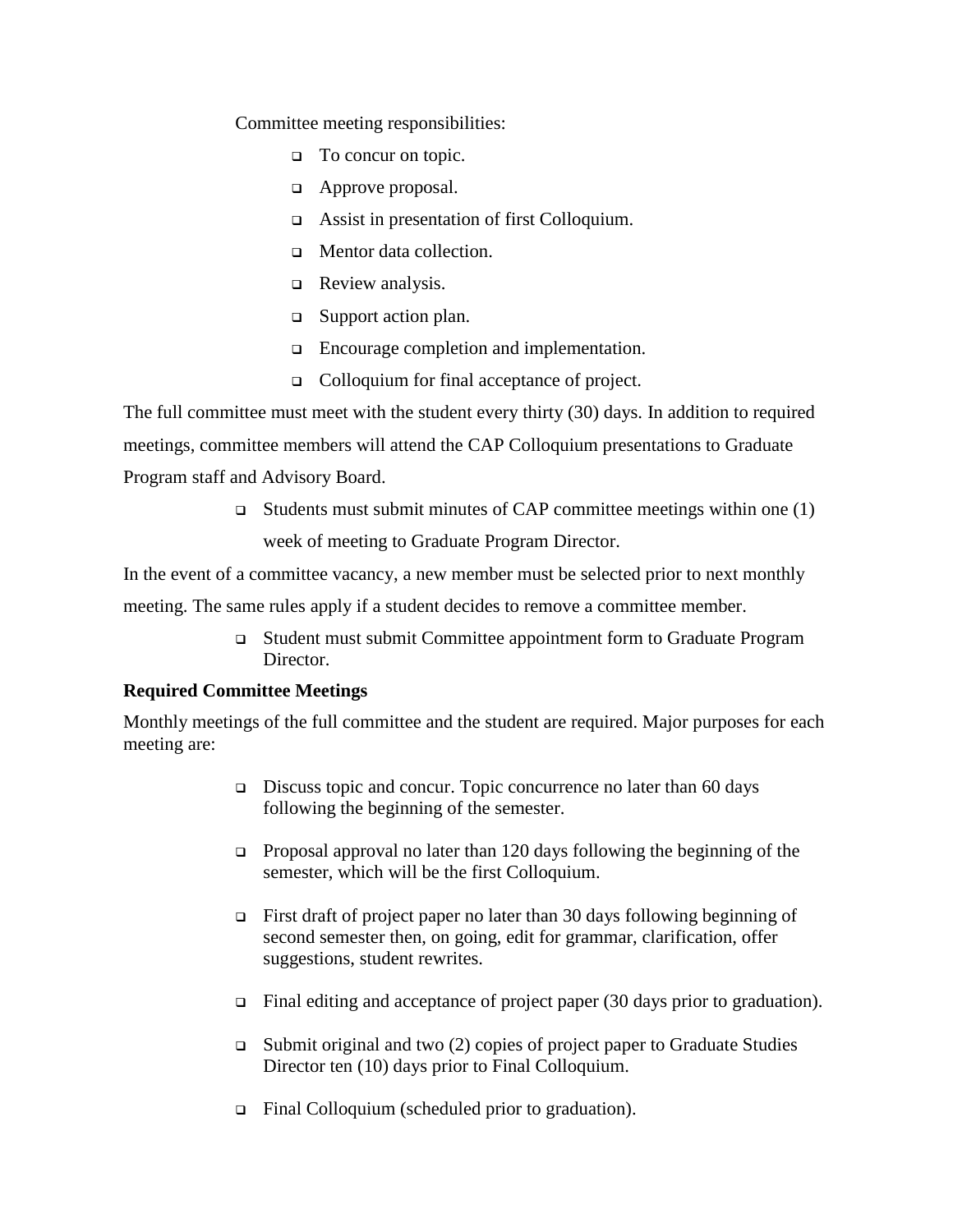### **Research Seminar for Students and Committee Members**

During the semester preceding enrollment for Community Action Project (CAP) Lakota Leadership and Management Program will provide a seminar to discuss CAP. Seminar is designed for discussion of topics, information on committee member recruitment CAP process, requirements, writing style, and frequently asked questions.

#### **Colloquium Presentations**

The purpose of the Colloquiums is to provide constructive criticism, support to students and committee members, and to provide a formal occasion for students to share their work with and interact with each other.

Colloquium presentations will be in two (2) parts:

- No later than 120 days following the beginning of a semester, Graduate Program staff will convene a Colloquium. Students will orally present their proposed CAP.
- Oral presentations will include problem statements, methods, progress and concerns to date. Students must submit a proposal draft of their CAP to the Graduate Director ten (10) days prior to Colloquium date.
- $\Box$  Final Colloquium Showcase CAP.

#### Progress of CAP:

- A grade of "SP" or "NP" ("SP" indicates Satisfactory Progress, "NP" indicates No Progress) at the end of each semester.
- Grade determined by committee.
- Faculty member will submit grade to registrar.
- Note 1): Should a student receive a "NP" grade, student must convene an additional Colloquium to determine continuance of the process.
- Note 2): Should a student not complete CAP in a minimum of two (2) semesters, student will receive an "I" (incomplete). Student then has two additional semesters to complete CAP. Should CAP remain incomplete after the additional two (2) semesters, refer to policy.
	- Final Colloquium showcase cap and acceptance or not.
	- □ Committee signs acceptance of project and assigns grade.
	- Following acceptance of CAP, faculty member will submit a final letter grade to registrar.